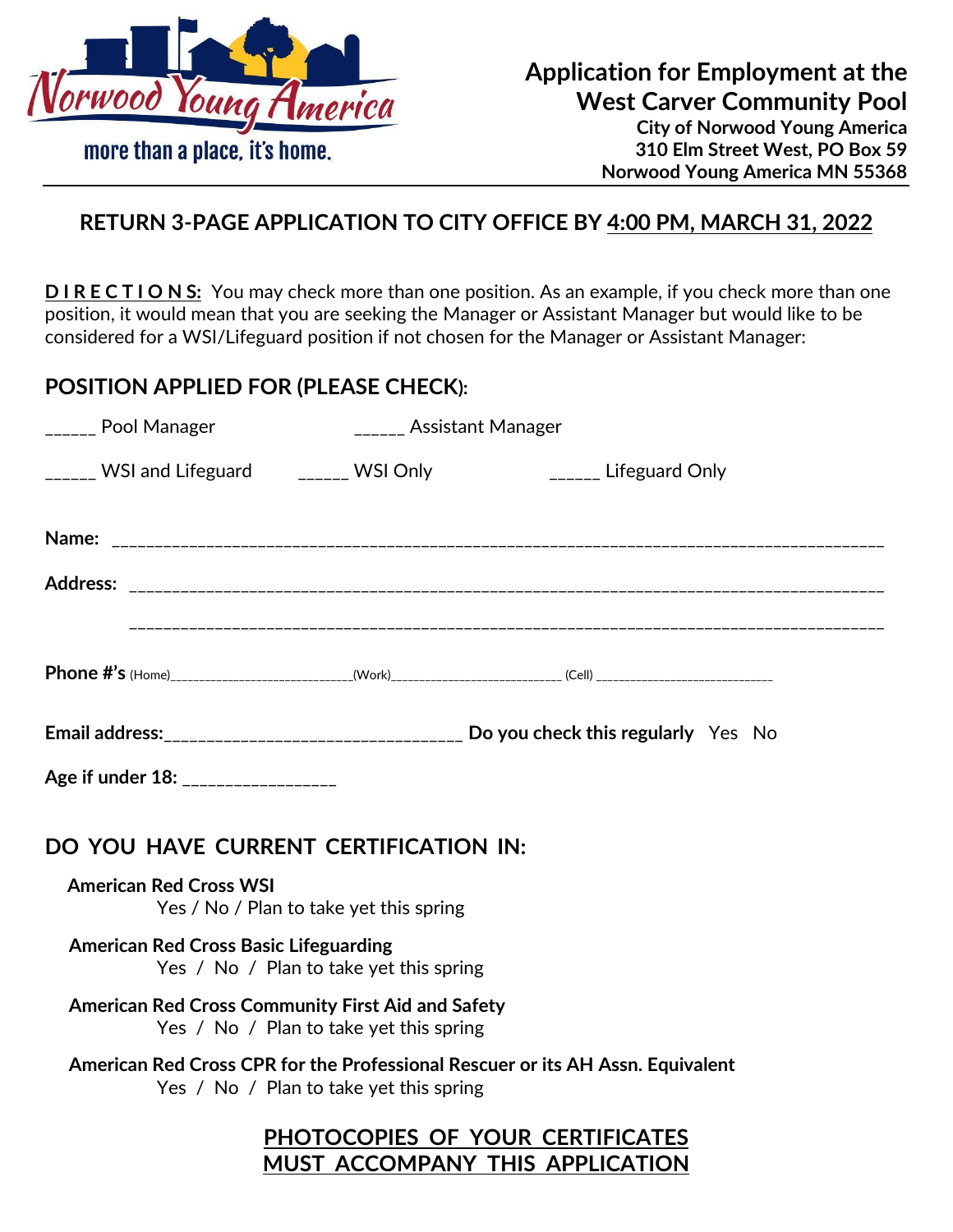## **PREVIOUS WORK EXPERIENCE:**

| Supervisor Name, Address, and Phone Number:                           |
|-----------------------------------------------------------------------|
|                                                                       |
|                                                                       |
|                                                                       |
|                                                                       |
| Supervisor Name, Address, and Phone Number:                           |
|                                                                       |
|                                                                       |
| Supervisor Name, Address, and Phone Number:                           |
|                                                                       |
|                                                                       |
|                                                                       |
|                                                                       |
| List any dates you will not be available this season (June - August): |
|                                                                       |